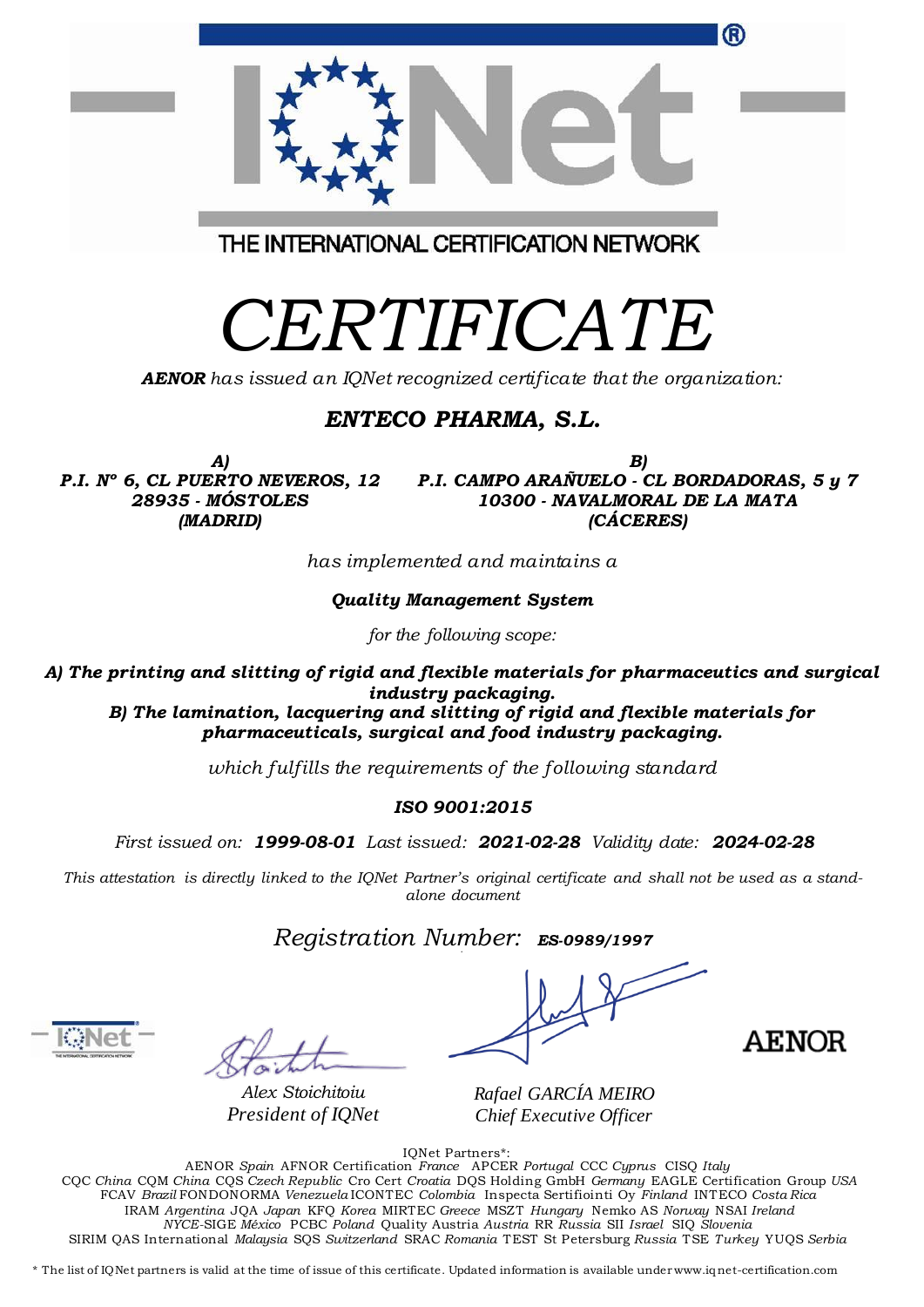| ®                                       |
|-----------------------------------------|
| THE INTERNATIONAL CERTIFICATION NETWORK |
| CERTIFICATE                             |

*AENOR has issued an IQNet recognized certificate that the organization:*

## *ENTECO MANVIEL, S.L.*

*A) CL PUERTO NEVEROS, 12 28935 - MÓSTOLES (MADRID)*

*B) P.I. CAMPO ARAÑUELO - CL BORDADORAS, 5 y 7 10300 - NAVALMORAL DE LA MATA (CACERES)*

*has implemented and maintains a*

*Quality Management System*

*for the following scope:* 

*A) The printing and slitting of rigid and flexible materials for food industry packaging. B) The lamination, lacquering and slitting of rigid and flexible materials for food industry packaging.* 

*which fulfills the requirements of the following standard*

#### *ISO 9001:2015*

*First issued on: 2012-07-24 Last issued: 2021-02-28 Validity date: 2024-02-28*

*This attestation is directly linked to the IQNet Partner's original certificate and shall not be used as a standalone document*

*Registration Number: ES-0662/2012*

*Alex Stoichitoiu President of IQNet*

**AENOR** 

*Rafael GARCÍA MEIRO Chief Executive Officer*

IQNet Partners\*:

AENOR *Spain* AFNOR Certification *France* APCER *Portugal* CCC *Cyprus* CISQ *Italy* CQC *China* CQM *China* CQS *Czech Republic* Cro Cert *Croatia* DQS Holding GmbH *Germany* EAGLE Certification Group *USA* FCAV *Brazil* FONDONORMA *Venezuela* ICONTEC *Colombia* Inspecta Sertifiointi Oy *Finland* INTECO *Costa Rica* IRAM *Argentina* JQA *Japan* KFQ *Korea* MIRTEC *Greece* MSZT *Hungary* Nemko AS *Norway* NSAI *Ireland NYCE-*SIGE *México* PCBC *Poland* Quality Austria *Austria* RR *Russia* SII *Israel* SIQ *Slovenia*  SIRIM QAS International *Malaysia* SQS *Switzerland* SRAC *Romania* TEST St Petersburg *Russia* TSE *Turkey* YUQS *Serbia*

\* The list of IQNet partners is valid at the time of issue of this certificate. Updated information is available under www.iqnet-certification.com